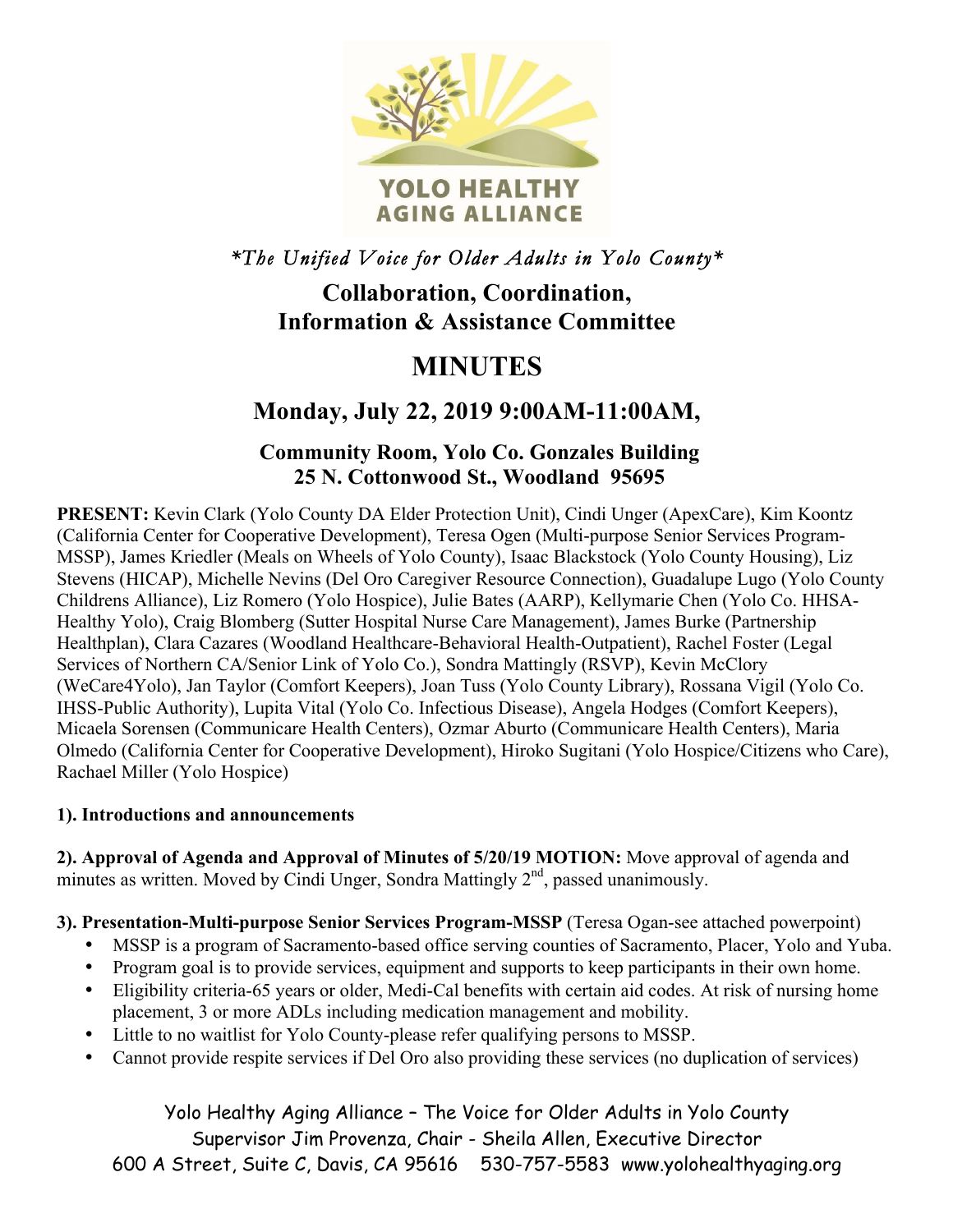- Can work with Hospice.
- "No wrong door" care approach to connect people to other services (such as YHAA Collaboration Committee members).
- All participants seen by a social worker and nurse who create a care plan.
- MSSP funding source: MediCal Waiver dollars (federal funds). Must be payer of last resort so have to look for other resources first.
- What is paid for by MSSP? E.g: transportation, safety equipment, personal care services, personal response system, minor home modifications.
- How to refer: by phone-916-374-7739, by email:  $s$ vue@healthcollaborative.org
- A person can also self-refer to program
- Cannot fund board and care placement
- Another service is institutionalizing case management for those already in nursing homes. Don't use this very often and it is very expensive.
- Can use MSSP dollars to safely transfer a person home after skilled or assisted living.
- Work with Partnership Healthplan-can get authorization that recommends MSSP and Case Management.
- Can coordinate with home health

#### **Issues for FOLLOW UP**:

- o Craig Blomberg-no person has been successfully referred to MSSP from Sutter Davis Hospital.
- o 20% of service funds are reserved for Yolo County. Although this has never been met.

**4) Roll out of CalFresh "Cashout"-** persons with SSI may be eligible for Calfresh. Yolo County's Healthy Yolo workgroup is taking this on as their collaborative project. When assisting persons with applying, make sure to submit their expenses (including medical) because this will increase their CalFresh award. Go to your local county service to apply or call or apply online. There are new county kiosks being planned in Esparto and Knights Landing. Joan Tuss will follow up about what these kiosks can do.

#### **5). Provider spotlight: New Programs**

**CA Center for Collaborative Development** (Kim Coontz and Maria Olmedo) The coop center is assisting community member to create a home care provider coop. planned to be launched in October. The coop center will support the home care coop with management. The participants have been visiting other home care provider cooperatives. Will have a volunteer board of directors. This project will create legal, structured jobs for workers and an alternative home care service for the community. Providers will be bonded, insured, trained and finger printed. No name for the cooperative yet.

- **6). Round table discussion from participants**-report on services from new members and updates from continuing members (all)
- **Legal Services of Northern CA/Senior Link of Yolo County** (Rachel Foster) AAA4 is looking for a new provider for the Information and Assistance program (Senior Link) and have not found one yet. Legal Services will continue to operate Senior Link until new provider identified and services transitioned. No change is proposed for their legal services for persons 60 years and older.
- **Partnership Healthplan** (James Burke) Partnership provides focused case management and transportation and other support services. A new member portal has launched.
- **WeCare4Yolo** (Kevin McClory) Independent home care agency. Starting in home care support in Winters, Esparto and Dunnigan, Knights Landing as well continued care provided in Woodland and Davis.
- **Yolo County Infection Control** (Lupita Vital) Free flu shots will be provided at the DA Senior Resource Fair. Not providing high does flu shots this year. Planning a presentation at the Davis Senior Center on which vaccines are required and needed and why for persons 65 years and older. Not planning on going to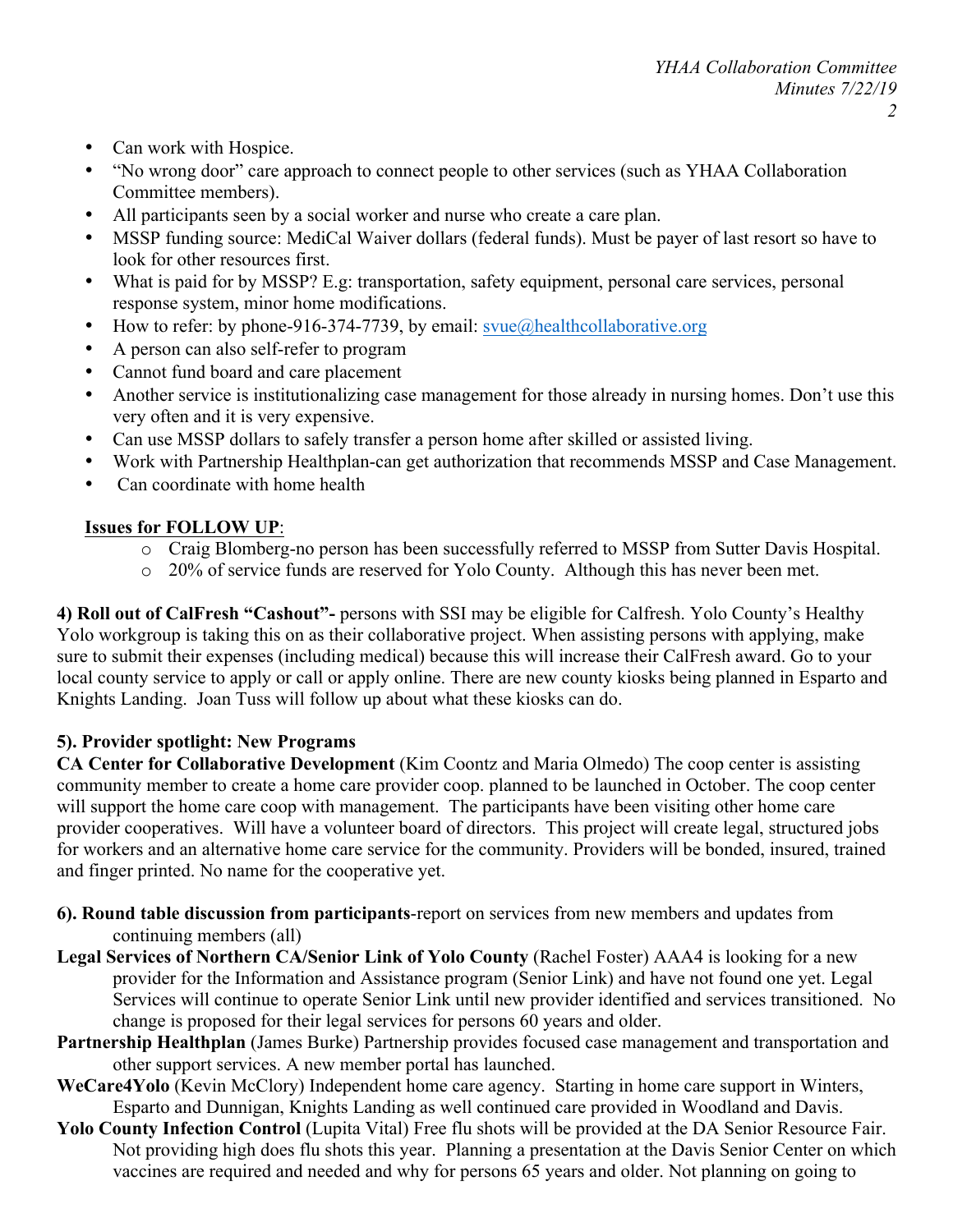River Bend in West Sacramento this year. Flu shot clinic target is working middle class community. Will send the schedule to YHAA when available.

- **Healthy Yolo** (Kellymarie Chen) CalFresh is the focus of the community impact project. Will be release Community Health Assessment in early Jan. the was conducted in conjunction with local hospitals and community clinics. Mental Health Community Health Services Act is due for an update. There are a series of community input sessions being implemented.
- **AARP** (Julie Bates) Ms. Bates goal in Yolo County is to assist cities and the county to all become Age Friendly Communities. Providing 2 educational programs at the Davis Senior Center. Homefit and Careversation targeting the LGBT community in November. Always looking to find more volunteers.
- **Comfort Keepers** (Jan Taylor/Angela Hodges) Provide non-medical care, transportation, meals, etc. for those over 18 years. Have a contract with Kaiser and can give their members a discount. If person needs help and they can't afford their private services will refer to other people which is why YHAA Collaboration is so important.
- Yolo Hospice (Liz Romero) Upcoming event "In the Parlor: The Final Goodbye," shares an intimate journey of families taking a more active role in caring for loved ones after their deaths. Aug. 2, 1:30-4pm, Davis Community Church. Oct. 10 is Yolo Hospice's 40-year anniversary.
- **Yolo Hospice** (Rachel Miller) Wrapping up work of Yolo Coalition to Honor Choices that has had a series of community education and discussion events regarding advance directives and making a plan. Next event: West Sacramento Community Center "Let's have brunch and talk about death Will be TED talk and facilitated discussion. Fri. Sept 6 10:30am-12:30pm
- **Yolo County Children's Alliance** (Guadalupe Lugo) Assisting with applications for CalFresh at West Sacramento office and at all HHSA service center locations for in-person assistance (one staff at each site). Back to school free backpacks for West Sacramento Aug. 1, 4p-7p. Free food distribution every Friday 10:30am, at West Sacramento Food Distribution which is primarily attended by seniors.
- **Del Oro Caregiver Resource Center** (Michelle Nevins) Assistance to persons in the home program through Dept. of Health Care Services for those over age 18 with neurological disorders and head injuries. This program recently received an increase in the state budget. Del Oro also has AAA4 funds for persons over 65 for caregivers under 60. Unable to do this service at this time as there is still no contract in place so stopped providing services starting July. Can't provide respite because funding is not coming.
- **Yolo County Library Books by Mail program** (Joan Tuss) Sending books out to group living situations as well as home delivered books. New program: putting together kits such as cake decorating, wood working, meditation, yoga, telescope, knitting and croqueting.
- **Health Insurance Counseling and Advocacy Program-HICAP** (Liz Stevens) Medicare open enrollment starts Oct. 15 with effective date next Jan. Can also provide assistance with billing appeals.
- **Yolo Housing** (Isaac Blackstock) Aug. 6 National Night Out in West Sacramento. Rent Ready Programpractical information on budgeting, house cleaning, legal, home safety will be taught every month (he will forward the flier for distribution). Waitlist for mainstream housing vouchers is not currently open.
- **Communicare Health Centers (**Micaela Sarazen/Ozmar Aburto) Fundraiser at the Woodland Hansen Clinic this Thurs. 5:30 at the edible learning garden outdoor classroom—a therapeutic environment to be used for group medical appointments and Behavioral Health.
- **Retired Senior Volunteer Program** (Sondra Mottingly) Looking for non-profits to place senior volunteers in Yolo County.
- **Meals on Wheels** (James Kreidler) With new route in West Sacramento agency is aat peak capacity. Now taking waitlist names for all of Yolo County.
- **ApexCare** (Cindi Unger) Private home care agency, taking referrals.
- **Yolo Co. District Attorney** (Kevin Clark) Annual Senior Resource Fair and Senior Fraud Prevention event, Oct. 16 at University Covenant Church in Davis. Contact Kevin (not Sheila) is you would like to reserve a table. Kevin.clark@yolocounty.org.